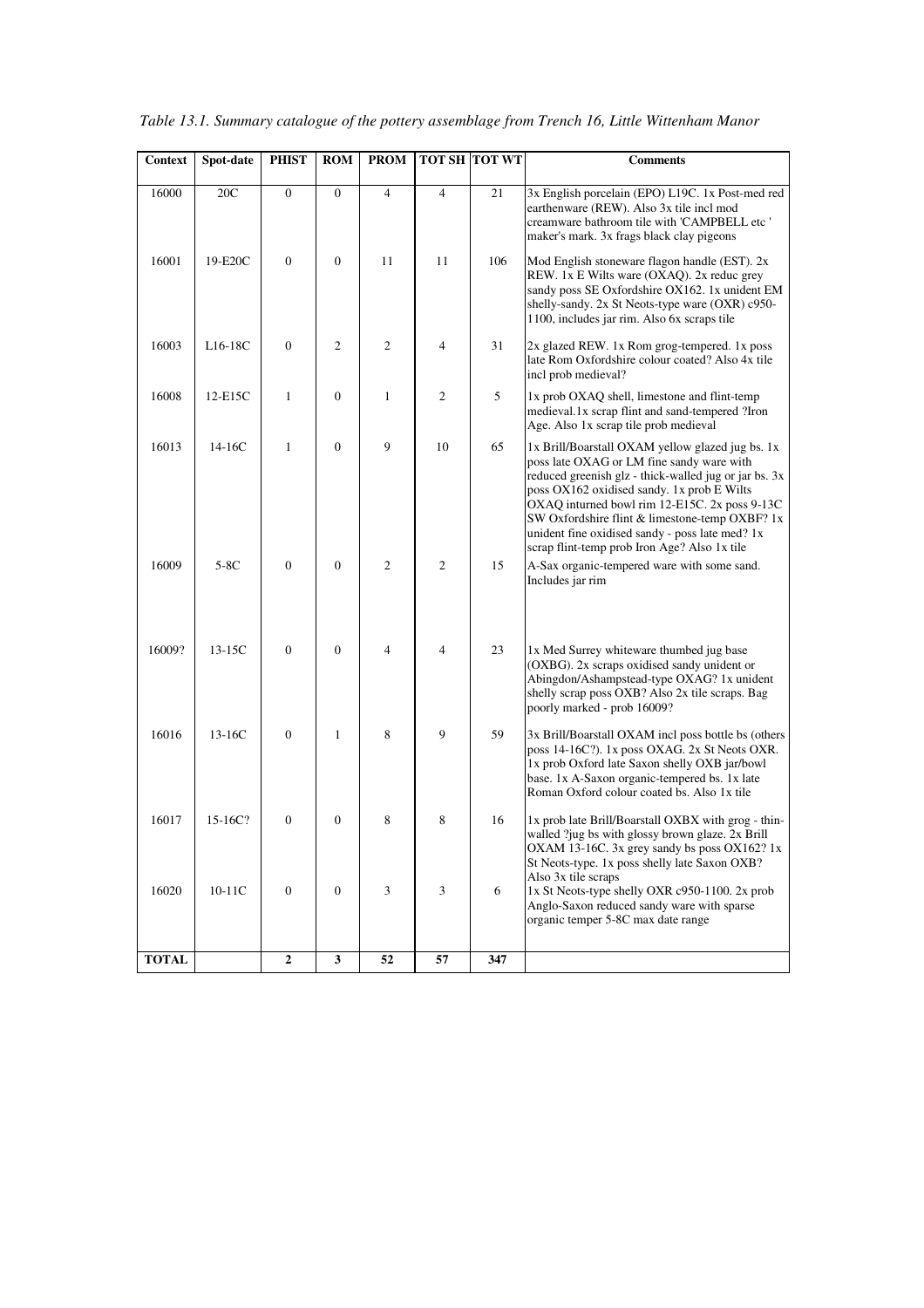| Category:                         | 16000                       | 16001 | 16003          | 16009          | 16013 | 16016 | 16017 | 16020 | Total         |
|-----------------------------------|-----------------------------|-------|----------------|----------------|-------|-------|-------|-------|---------------|
| Flake                             | $\overline{4}$              | 2     | 1              | $\overline{4}$ | 6     |       |       |       | 20            |
| <b>Blade</b>                      |                             |       |                |                |       | 2     |       |       | 2             |
| Bladelet                          |                             |       |                |                |       |       |       |       | $\mathcal{P}$ |
| Microburin                        |                             |       |                | 1              |       |       |       |       |               |
| Unclassifiable waste              | $\mathcal{D}_{\mathcal{L}}$ |       |                |                |       |       |       |       | $\mathcal{D}$ |
| Chip                              |                             |       |                |                |       |       |       |       |               |
| Unclassifiable / fragmentary core |                             |       |                |                |       |       |       |       |               |
| Partially-worked nodule           |                             |       |                |                |       |       |       |       |               |
| Retouched flake                   |                             |       |                |                |       |       |       |       |               |
| Retouched blade(let)              |                             |       |                |                |       |       |       |       |               |
| End-and-side scraper              |                             |       |                |                |       |       |       |       |               |
| Notch                             |                             |       |                |                |       |       |       |       |               |
| Total                             | 6                           | 3     | $\overline{4}$ | 6              | 7     | 4     | 2     | 2     | 34            |

*Table 13.2 The struck flint assemblage from Trench 16, Little Wittenham Manor* 

*Table 13.3 The burnt unworked flint assemblage from Trench 16, Little Wittenham Manor* 

|                  |       |       | Context: |       |       |
|------------------|-------|-------|----------|-------|-------|
|                  | 16012 | 16013 | 16016    | 16017 | Total |
| No. of pieces    |       |       |          |       | 11    |
| Total weight (g) |       | 26    | 36       | ∼     | 65    |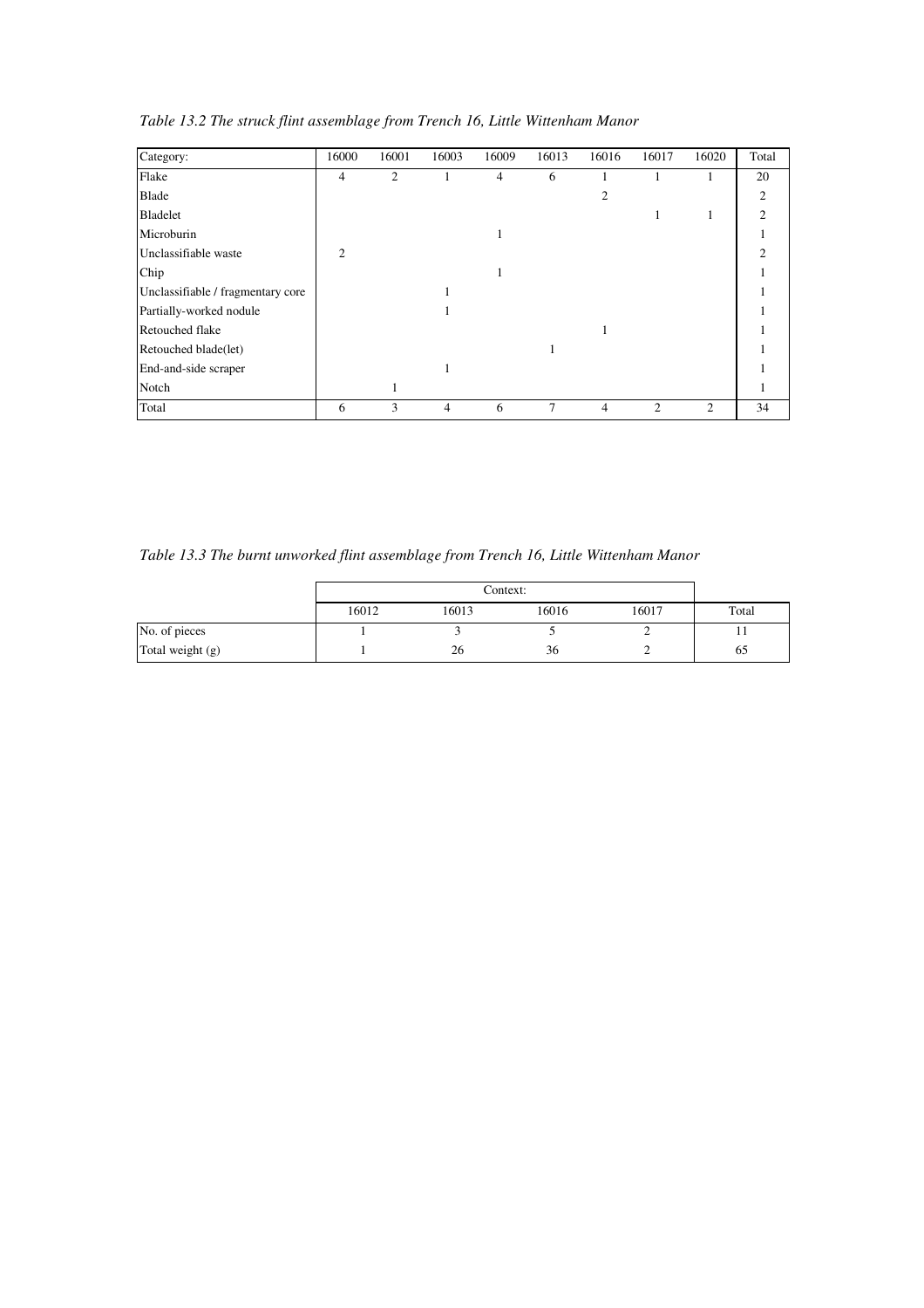| <b>Context</b> | N <sub>0</sub> |          |        |              | <b>Preservation index</b> |   |   |
|----------------|----------------|----------|--------|--------------|---------------------------|---|---|
|                |                | $\bf{0}$ | 1      | $\mathbf{2}$ | 3                         | 4 | 5 |
| 1601           | 3              |          | 66.7%  | 33.3%        |                           |   |   |
| 16001          | 9              |          | 44.4%  | 55.6%        |                           |   |   |
| 16002          | 9              |          | 100.0% |              |                           |   |   |
| 16003          | 16             |          | 75.0%  | 18.8%        | $6.3\%$                   |   |   |
| 16008          | 5              |          | 100.0% |              |                           |   |   |
| 16009          | 27             |          | 100.0% |              |                           |   |   |
| 16010          | 3              |          | 100.0% |              |                           |   |   |
| 16013          | 34             | 2.9%     | 50.0%  | 35.3%        | 11.8%                     |   |   |
| 16014          | 3              |          | 100.0% |              |                           |   |   |
| 16016          | 30             |          | 76.7%  | 16.7%        | 6.7%                      |   |   |
| 16017          | 26             |          | 96.2%  | 3.8%         |                           |   |   |
| 16018          |                |          | 100.0% |              |                           |   |   |
| <b>TOTAL</b>   | 166            | $0.6\%$  | 78.9%  | $16.3\%$     | $4.2\%$                   |   |   |

*Table 13.4. Preservation levels by context for animal bones from the Trench 16 assemblage.*